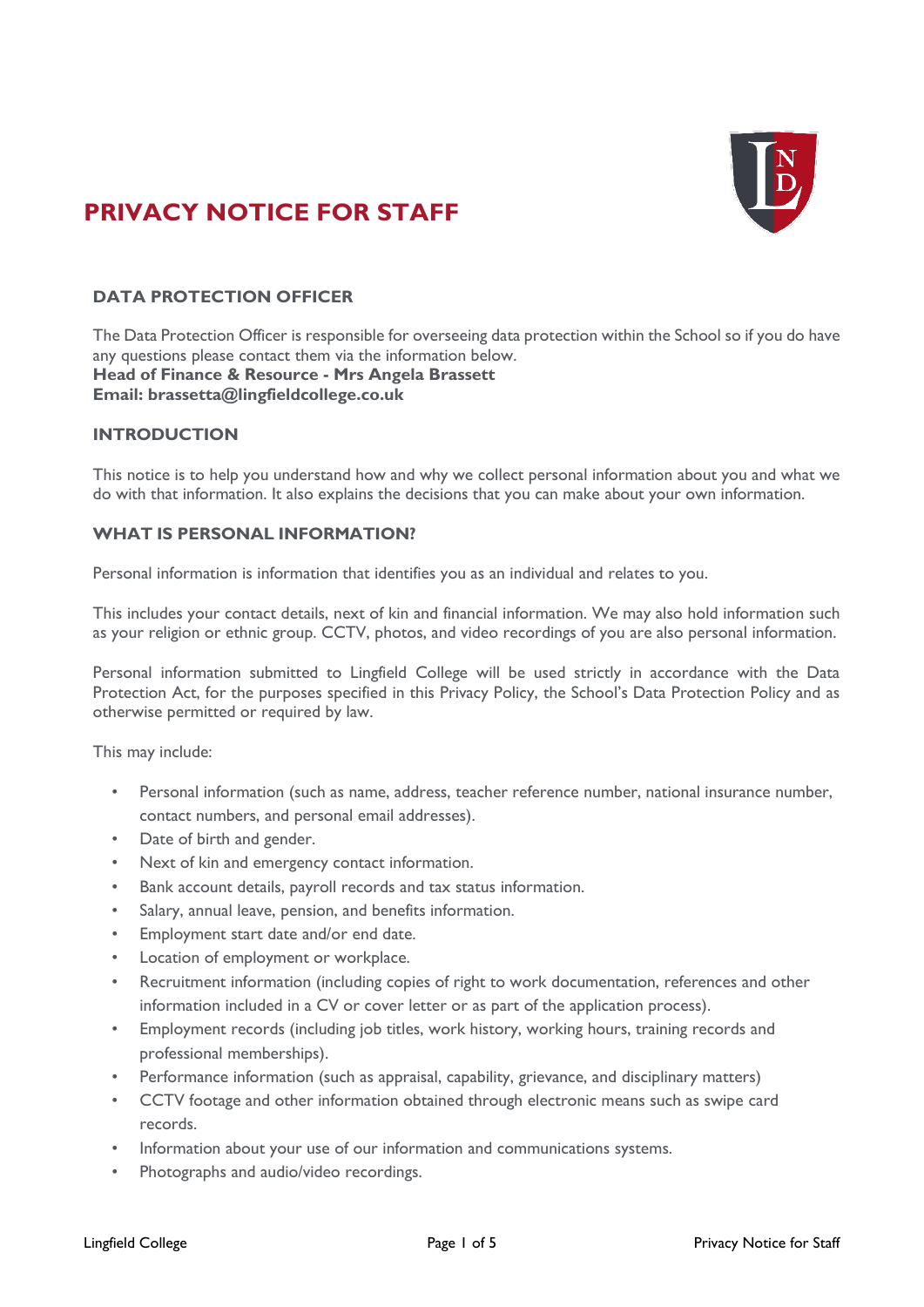We may also collect, store, and use the following "special categories" of more sensitive personal information:

- Information about your race or ethnicity, religious beliefs, disability, and sexual orientation.
- Trade union membership.

• Information about your health, including any medical condition, health, and sickness records. Information about criminal convictions and offences

#### **WHY HAVE WE GIVEN YOU THIS PRIVACY NOTICE?**

Lingfield College is a data controller for the purposes of the General Data Protection Regulations 2018 and this notice serves to inform staff (directly employed, agency, contract and volunteers) of the legal and lawful basis for which we process personal and sensitive data.

We are required to notify you of how we process your personal data both during the employment relationship and post-termination. This notice explains how we collect, process, use, store, transfer and secure your personal data. It is important that you read this notice, together with any other privacy notice we may provide during your employment, this notice does not form part of any contract of employment or other contracts to provide services and we may update this notice at any time.

We process, collect and use personal information about staff under "Article 6" (public tasks) and "Article 9" (public interests) of the General Data Protection Regulation (GDPR).

- Article 6(1) (b) processing is necessary for the performance of a contract to which the data subject is party or in order to take steps at the request of the data subject prior to entering into a contract.
- Article 9(2) (b) processing is necessary for the purpose of carrying out the obligations and exercising specific rights of the controller or of the data subject in the field of employment and social security and social protection law in so far as it is authorised by Union or Member State law or a collective agreement pursuant to Member State law providing for appropriate safeguards for the fundamental rights and the interests of the data subject.

Note: We have a legal duty under GDPR to ensure that any personal data we process, collect and use is handled and stored securely

#### **HOW AND WHY DOES THE SCHOOL COLLECT AND USE PERSONAL INFORMATION?**

The majority of the information you provide to us is mandatory, of legitimate interest and legally required by law for us to carry out our contractual obligations to you. We collect personal data for varied purposes; directly from you at the recruitment stage through the application process (or from an employment agency); from a background check provider e.g., Atlantic Data for DBS checks and sometimes, we may collect additional information from third parties including former employers.

Also, periodically, whilst you are working with us we may need to collect additional personal information from you not identified on the above list but before doing so we will provide you with a written notice setting out details of the legitimate and lawful basis of why we require the date.

We will use your personal data for one or more of the following legitimate and lawful bases: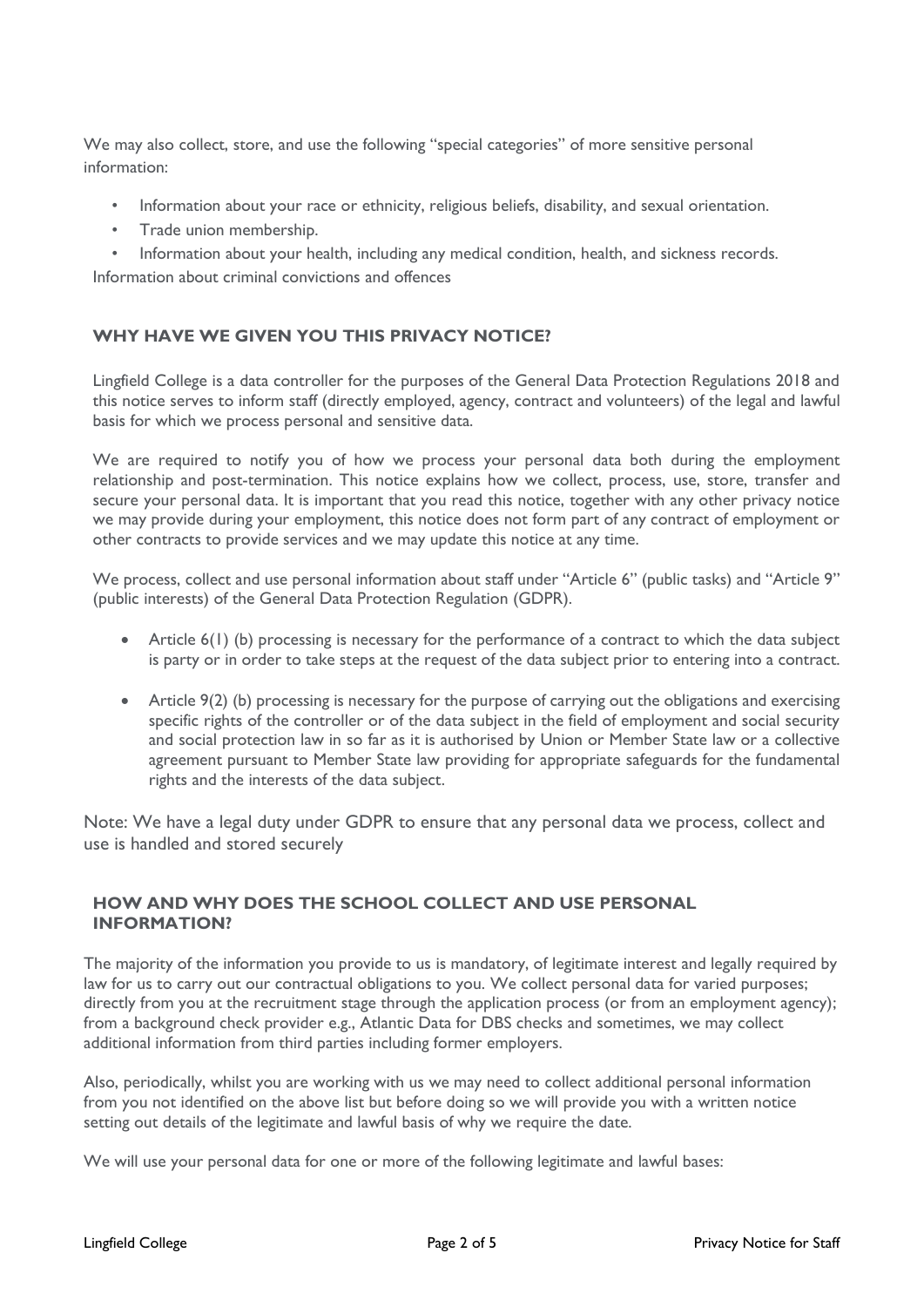To perform the contract which we have entered into with you.

To comply with our legal obligation(s).

- To ensure our legitimate interests (or those of a third party) and your interests and fundamental rights do not override those interests.
- To protect your interests (or someone else's interests).
- To carry out official tasks in the interest of the public.

Whilst you are employed and after our contractual obligation has ended, we will use your personal information for one or more of the reasons listed below to:

- Collate information required for our central records (including vetting checks and references).
- Check your right to work in the UK.
- Process payments to you including any necessary tax and NI deductions.
- Liaise with your pension provider and make payments on your behalf.
- Carry out business management and workforce planning, accounting and auditing.
- Conduct and manage reviews of performance in a timely manner.
- Gather evidence for disciplinary, informal complaints or grievances.
- Make decisions about your continued employment or engagement.
- Formulate arrangements for the termination of our working relationship.
- Educate, train and develop staff professional requisites.
- Oversee and investigate legal disputes including accidents at work.
- Manage sickness absence, ascertain your fitness to work and contact your next of kin.
- Comply with health and safety obligations, complete accident and RIDDOR reporting.
- Prevent fraud through CCTV monitoring.
- Monitor the use of information and communication systems and ensure internal compliance.
- Monitor equality and diversity opportunities.

Any personal data which reveals your, ethnic origin, religious beliefs, trade union membership or sexual orientation can be regarded as special/sensitive personal data and in addition to the reasons listed above we also use sensitive personal data:

- To register the status of trade union membership information of a protected employee and to comply with employment law obligations.
- To Process legal claims or to protect your vital interests (or someone else's) and where you are not capable of giving your consent or where the relevant information has already been made public.

#### **WHAT HAPPENS IF YOU FAIL TO PROVIDE INFORMATION?**

We will ask you to provide information that we believe is necessary for our contractual (for example bank account details to pay you) and/or our associated legal obligations (for example giving salary information to HMRC). If you fail to provide certain information when requested we may not be able to meet our contractual and/or legal obligations to you.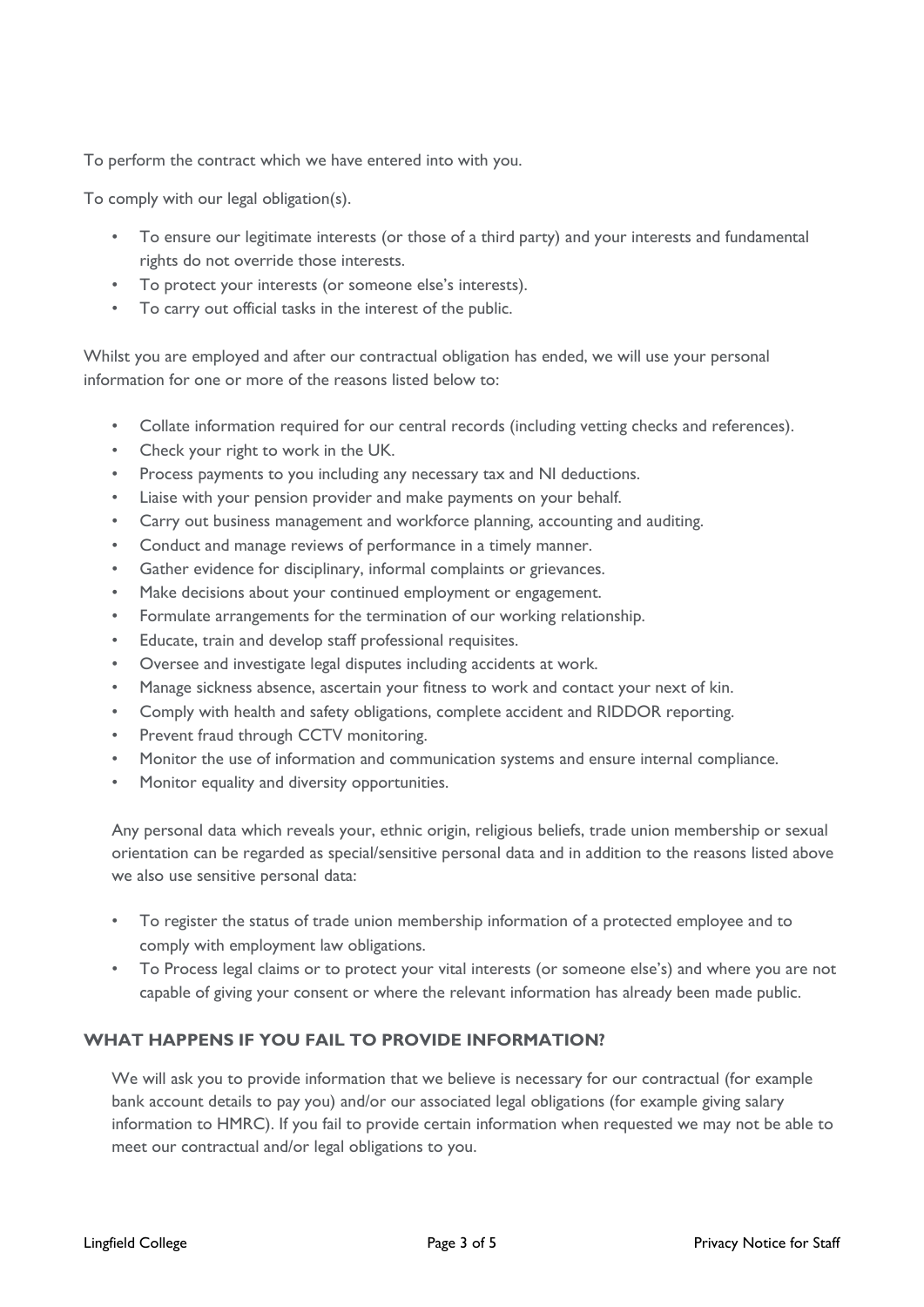#### **WHAT HAPPENS IF WE NEED TO USE YOUR PERSONAL DATA FOR A NEW PURPOSE?**

The majority of the information you provide to us is mandatory, of legitimate and legal basis required by law for us to carry out our contractual obligations to you. However, sometimes we may ask for your consent to acquire specific and unambiguous information and there may be special circumstances where we have to process your personal data without your knowledge or consent, where this is required by law and in compliance with the interest of our business and safety of our students.

More importantly, we may request your written consent to allow us to process your sensitive personal data. For example, when protecting your interest, we may need to instruct a medical practitioner to prepare a medical report or administer treatment.

# **Criminal convictions**

We may need to hold information about criminal convictions. We will only collect information about criminal convictions if it is appropriate given the nature of the role and duties you will perform and where we are legally entitled to do so.

Nonetheless, it is important to note that we do not share information about our staff with anyone without consent unless the law and our policies allow us to do so.

# **HOW WILL WE STORE YOUR DATA AND FOR HOW LONG?**

We will take reasonable technical and organisational precautions to prevent the loss, misuse, or alteration of your personal information. We will store all the personal information you provide to us with strict procedures and security features to prevent unauthorised access. We store all personal information you provide on our secure servers or in locked storage facilities.

We will keep your personal data for as long as is necessary to fulfil the purposes for which it was collected. When your employment relationship comes to an end with the school, we will either retain or securely destroy your personal data in accordance with our data retention information detailed in our Data Protection Policy or other applicable laws and regulations.

In order that we can ensure that the personal data we hold in relation to you is accurate, it is important that you keep us informed of any changes to that data.

#### **WHO MAY WE SHARE YOUR PERSONAL INFORMATION WITH?**

In order to meet our legal obligations, it is necessary to share your personal information with certain third parties (see below). We also need to share your data when we have legitimate reasons for doing so and where it is necessary to perform your contract. The following third-party service providers process personal information about you for the following purposes:

- Teachers Pensions, APTIS and NEST Pension Scheme for pension administration
- Tax Office for tax administration
- The School's bank for payment of salary